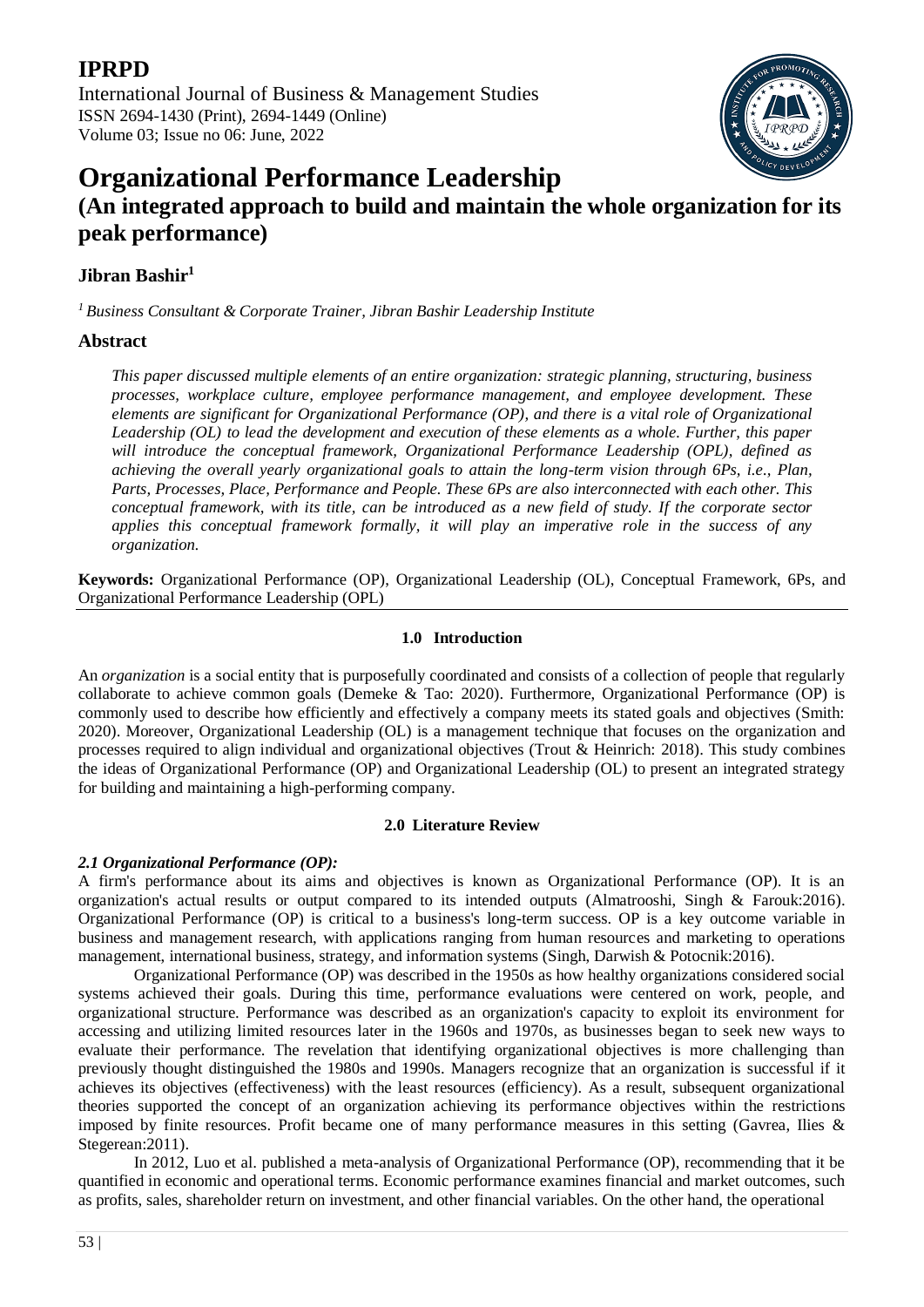performance focuses on visible indices such as customer happiness and loyalty, social capital, and competitive advantage generated from competencies and resources (Tahir:2020). Another balanced way to Assess Organizational Performance (OP) by Kaplan & Norton examines the performance of the four (4) components: financial, customer satisfaction, internal business procedures, growth, and learning (Purwihartuti, Sule, Hilmiana & Zusnita:2016).

#### *2.2 Organizational Leadership (OL):*

Organizational Leadership (OL) is concerned with both the micro and macro levels of a corporation, and it aids in improving the organization's procedures. It is built on whole-system thinking and is quick to grasp how all of a company's elements fit together to form a whole (Smyth:2019). Organizational Leadership (OL) has broader responsibilities than traditional management (Moe:2021). It is frequently regarded as one of the most critical organizational elements influencing organizational success and sustainability (Kollenscher, Popper & Ronen:2016). All procedures that lead to the formulation and achievement of organizational goals are included in Organizational Leadership (OL) (Juneja:2022). It is also regarded as a leadership style widely used by businesses looking to build and implement structural improvements. Visionaries are generally associated with those who execute Organizational Leadership (OL). They can imagine how an organization should appear according to its objectives. Then, through a succession of organizational transformation processes, organizational leaders have a talent for devising solutions to achieve those goals. Behavioral analysis, process improvement, and project management expertise are all skills that organizational leaders possess (Sheahan:2017).

Furthermore, Organizational Leadership (OL) explains how leaders influence their organization's performance at two levels of influence, individual and organizational, as well as two types of influence relationships inside and outside the organization and how strategic issues influence relationships and management practices. Leaders use their social contacts to affect individual employees and groups of employees at the individual level of influence. Leaders adjust HR policies, structure, and culture at the organizational level to impact individuals and groups indirectly. When it comes to the different sorts of influence, leaders try to influence and motivate internal and external stakeholders, such as senior colleagues, line managers, other subordinates, customers, suppliers, and governments (Bratton:2020).

#### **3.0 Postulation**

The literature review of this paper discussed the two different concepts, Organizational Performance (OP) and Organizational Leadership (OL), through multiple pieces of research, articles, and books. Based on the literature review, this paper postulates that various elements of an entire organization, which are *strategic planning, structuring, business processes, workplace culture, employee performance management,* and *employee development*, are significant for Organizational Performance (OP). Additionally, there is a vital role of Organizational Leadership (OL) to lead the development and execution of elements mentioned earlier. The detail is going to discuss onwards;

#### *3.1 Strategic planning is significant for OP, and OL plays a vital role in this process*

Strategic planning is the activity of looking beyond the immediate future of a corporation to achieve a specific set of goals. Without this foundation, businesses are more prone to get caught in a whirlwind of urgent activity that may not help them for long, which is not a good way to operate. Strategic planning is a sequential process. It is here:

- Step 1: Conduct a business context analysis
- Step 2: Define the organization's mission, vision, and values
- Step 3: Develop three levels of strategy
- Step 4: Create a Balanced Scorecard

PEST (Political, Economic, Social, and Technological) analysis, SWOT (Strengths, Weaknesses, Opportunities, and Threats) analysis, competitor's analysis, Porter 5 Forces analysis, and Consumer Behavior (CB) analysis are all included in the contextual analysis. In other words, contextual analysis is the business's total external and internal study to obtain an accurate picture of the organization's current condition. Following the contextual study, the plan's second phase is to create the mission (organization's purpose), vision (dream), and values (principles and preferences). The organization's goal, vision, and values serve as the primary hub around which the entire organization revolves to achieve them. Formulating a three-level strategy, namely the corporate level, the business level, and the function level, to turn the corporate mission and vision into reality is another phase in strategic planning. The organization's strategy is developed at the corporate level. It deals with decisions about the firm's many key business areas. At the business unit level, strategies are developed to compete based on cost leadership, distinctiveness, or simply being irrelevant to the competition in the blue ocean. At the functional level, strategy is developed to link it to the business strategy to manage the organization's departments strategically.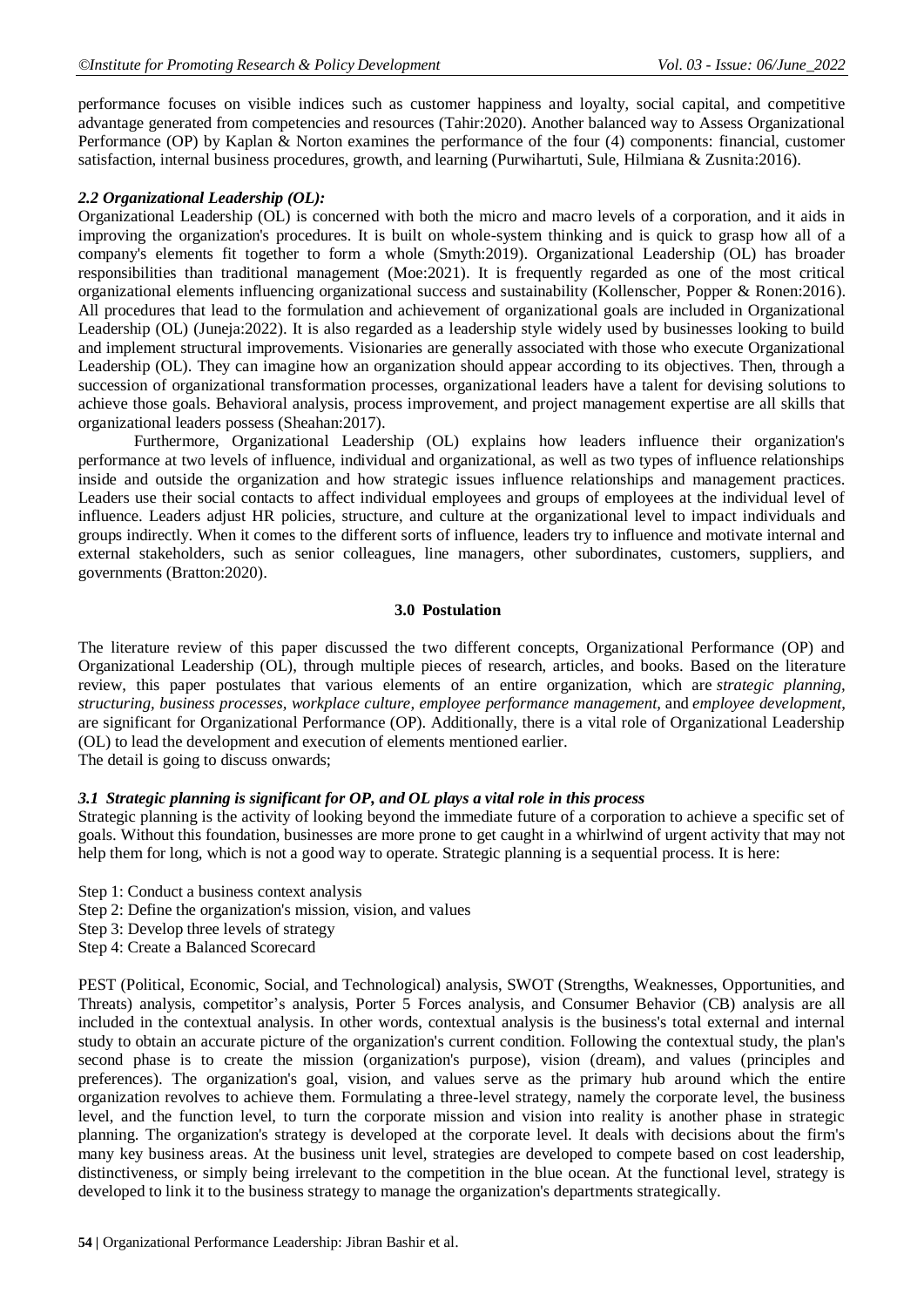The fourth step in strategic planning is to create a balanced scorecard. It is a framework for converting an organization's mission, vision, and overarching three-level strategies into quantifiable four-dimension goals (financials, customers, processes, and people) and tracking its progress toward these objectives (Bashir & Ilyas:2020).

The goal or result of strategic planning is Organizational Performance (OP) ( Monye & Ibegbulem: 2018). The strategic plan impacts Organizational Performance (OP) since it helps provide organizational direction, develops a company's strategy, makes the organization more methodical, and has financial and non-financial benefits. Strategic planning makes businesses more profitable and successful than those that do not. When compared to businesses that do not engage in systematic planning activities, businesses that use strategic planning concepts see considerable increases in sales, profitability, and productivity. High-performing companies are more likely to plan for future changes in their external and internal surroundings (Petro:2013).

Organizational Leadership (OL) focuses their companies on a single organizational notion that unifies and drives all decisions through strategic planning. Do they distill complexities into three simple notions that address three issues: (1) What are our strengths? (2) What is the economic numerator that propels our company forward? (3) What are the issues that our core employees are passionate about? Even if others provide the answers, the leader's role is to ask these questions. The organization's leader establishes measurable goals and objectives. A goal or objective that cannot be measured is not worth anything. By creating incentives for achievement, the leader makes quantifiable goals successful (Fuller & Green:2005).

Organizational Leadership (OL) investigates the past, tests assumptions, obtains and incorporates knowledge about the present, and forecasts the environment in which the firm will operate in the future through strategic planning (Kapucu:2020)

#### *3.2 Organizational Structures are significant for OP, and OL plays a vital role in structuring*

The relationships between the various parts of an organization are organizational structure. A set of ways for dividing and coordinating tasks is referred to as organizational structure. A way of dividing, organizing, and directing organizational activities is known as organizational structure. Organizations create structures to coordinate the activities of work factors and govern the actions of members. The models of internal organization relations, power, linkages and reporting, formal communication routes, responsibility, and decision-making delegation are clarified by organizational structure (Ahmady, Mehrpour & Nikooravesh:2016). Organizational structures have developed from inflexible, vertically integrated, hierarchical, and autocratic systems to more boundary-less, empowered, and networked businesses that adapt swiftly to consumer needs with customized products and services. Organizations are typically organized vertically, vertically, and horizontally, or with open borders, in today's world. The following are examples of structures that fall under each of these categories:

- Functional and divisional verticals
- Matrix—vertical and horizontal.
- Unconstrained (also called "open boundary") —modular, virtual, and cellular architectures. (Source: 2017 Society of Human Resource Management).

The structure of the organization has a significant impact on Organizational Performance (OP). People perform better when there is a clear structure because tasks are split, and productivity rises (Maduenyi, Oke, Fadeyi & Ajagbe:2015). An organization's performance is primarily determined by its organizational structure. An organization's structure aligns and connects its various pieces to achieve optimal performance. The chosen structure impacts an organization's ability to carry out its strategy and goals (Society of Human Resource Management:2017). As a result, Organizational Leadership (OL) must comprehend the significance of organizational structure (Eze, Bello & Adekola:2017).

In creating an organizational structure, the role of Organizational Leadership (OL) is to strike the correct balance between each function. Organizational Leadership (OL) pays close attention to the organizational design process to arrive at the most efficient structure for achieving corporate goals. A company's strategy must inform the structure, which must be developed to support it (Herve: 2015). The type of organizational structure that best supports internal operations, how work is done, and the line of command is determined by Organizational Leadership (OL). Senior management examines all functions and determines how work activities should be arranged and carried out. This method also uncovers natural reporting lines and command structures (Lotich:2021).

#### *3.3 Businesses processes are significant for OP, and the role of OL in business process engineering and reengineering is vital*

A business process is a collection of business operations designed to bring value to a particular client or market. It can also be defined as: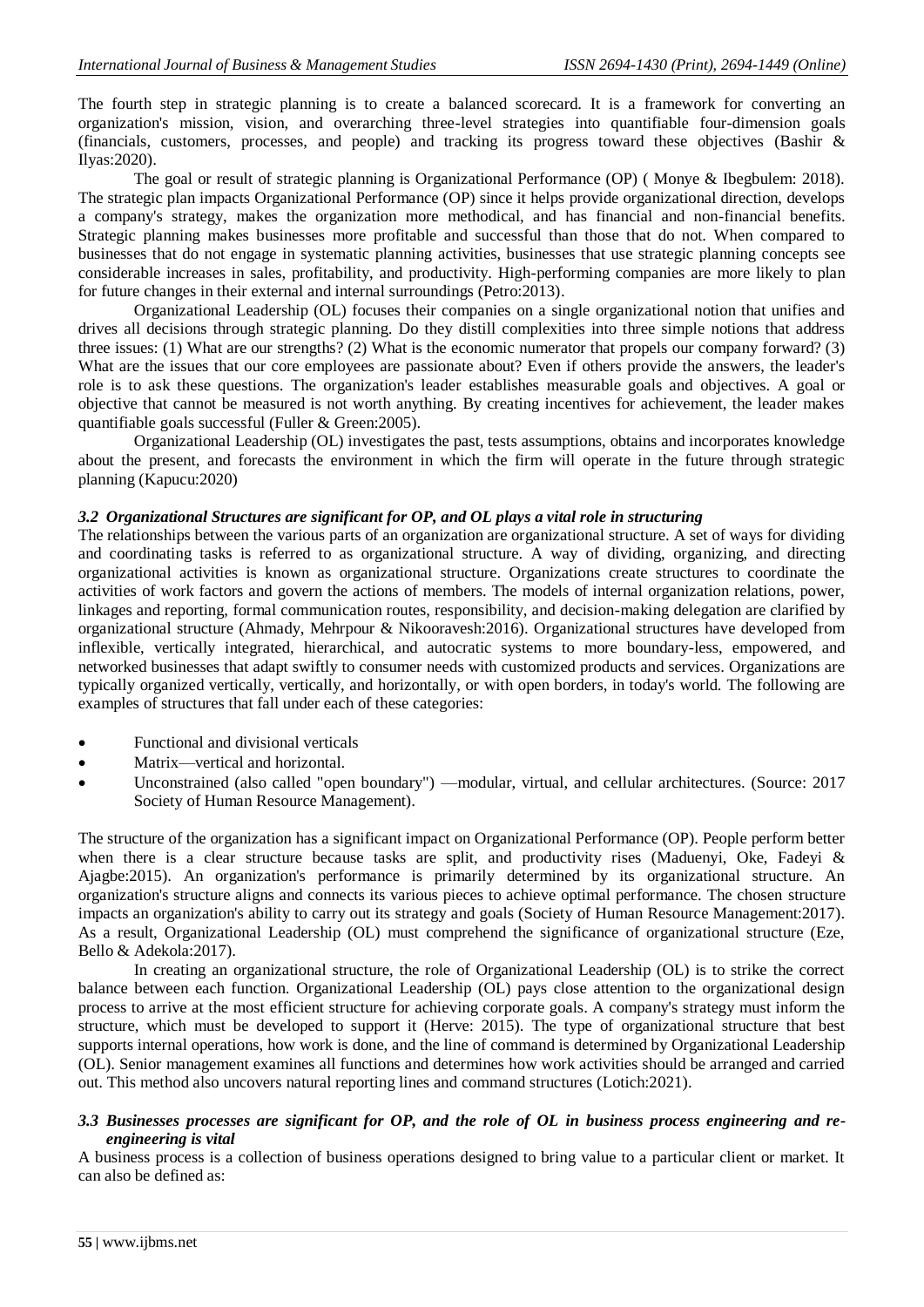- a closed group of actions taken as a response to a particular event to generate an output;
- everything required to ensure that the individual engaged in a business process receives an expected outcome;
- interaction between people, equipment, procedures, and regulation to achieve a business aim.

The aim, available resources, actions, indications, buyer focus, and process holders are essential parts of a business process. The following actions are used to manage business processes: creating business processes, their execution, and their evaluation. Business process management aims to continuously enhance business processes by measuring the consequences of existing business processes performance. Well-defined business processes help speed up work, improve internal order, reduce costs, and assist in improving product/service quality and general organizational activities and skills (Kaniski &Vincek:2018).

Higher business process levels result in improved Organizational Performance (OP). Defined Business Processes have a significant indirect impact on financial performance via the organization's non-financial performance (Krinjar, Temberger, and Hernaus, 2007). Business processes have evolved into valuable instruments for every company looking to better its present Organizational Performance (OP). Written and authorized business processes remain a powerful weapon for firms aiming to function as effectively and efficiently. To achieve breakthrough performance and long-term strategy, businesses must reengineer their processes (Mahalawat & Sharma:2018).

Defining what is right is the critical and necessary work of Organizational Leadership (OL). As they do for each function, company leaders must use the techniques and tools to determine what is appropriate for each business process. Business processes are organized around activities by leaders (i.e., IT, Finance, HR, Manufacturing, etc.). On the other hand, business processes are frequently cross-organizational decision-making activities that require considerable vision, tenacity, motivation, synthesis, and analysis – all of which are the domains of leaders, not managers (Adams:n.d.). Furthermore, the Business Process Reengineering Leader must be a senior executive, enthusiastic about and committed to reengineering. Passion and dedication are insufficient if the leader lacks the authority to make the necessary changes to support major process redesign (Edward & Mbohwa:2013).

#### *3.4 Workplace culture is significant for OP, and OL plays a vital role in its development.*

Edgar Schein of the MIT Sloan School of Management created a model for understanding and studying the workplace in the 1980s. Artifacts, values, and assumptions are the three levels of workplace culture, according to Schein (Burkus: 2014). Any tangible, visible, or audibly recognized pieces in an organization are considered artifacts. These include architecture, workplace beautification, meticulous design, layout, fitting and maintenance, built-in mobility space (space, sound, and acoustics), functionality, appealing aesthetics, elegance, and furnishings, among other things. Dress codes are an example of artifacts; explicit dress codes reveal a lot about workplace culture.

The organization's proclaimed principles and rules of behavior are known as espoused values. It is how members represented the company through their actions and shared beliefs. Their interpersonal habits and interactions with outsiders speak volumes and are reflected in the mission, vision, beliefs, and values of the organization. An organization's purpose, vision, goals, and values should be exhibited via framed posters at essential locations. Basic assumptions are what we call assumptions. These are profoundly ingrained, unquestioned practices that, while usually unconscious, are at the heart of civilization. These assumptions are so deeply embedded in the workplace culture that they are discernible in employee and management behavior. The third level of workplace culture is the interior components of human nature (Hattangadi:2017).

The most crucial factor affecting employee performance is the workplace culture. Employee productivity, performance, health and safety, comfort, concentration, job satisfaction, and morale are all directly affected by workplace culture's physical components (artifacts) (Satyendra:2019). Organizational Performance (OP) is dependent on employee performance since human resource capital is critical to the organization's growth and development (Victoria:2019). Furthermore, organizations with espoused values perform better than organizations that do not; nevertheless, it is still unknown which values lead to superior or worse performance (Luinstra:2019). Finally, workplace assumptions can make or destroy a company, according to a study that found that employee behaviors based on their core values directly impacted organizational performance (OP) (Hattangadi:2017).

It is the role of Organizational Leadership (OL) to create a pleasant working atmosphere in the workplace, which will encourage people to work more efficiently (Bushiri:2014). Organizational leadership (OL) has by far the greatest and most direct impact on workplace culture, which focuses on the organization's environment and atmosphere (Craig:2018). Leaders are responsible for the systematic establishment of company culture and the reinforcement of workplace regulations. The leader's activities, such as where their attention is focused, how they react to crises, and the behaviours they model, influence workplace cultural norms (Williams:2019). A strong leader sets the tone for a company's culture, which is frequently the driving force behind its success (Jameson:2021).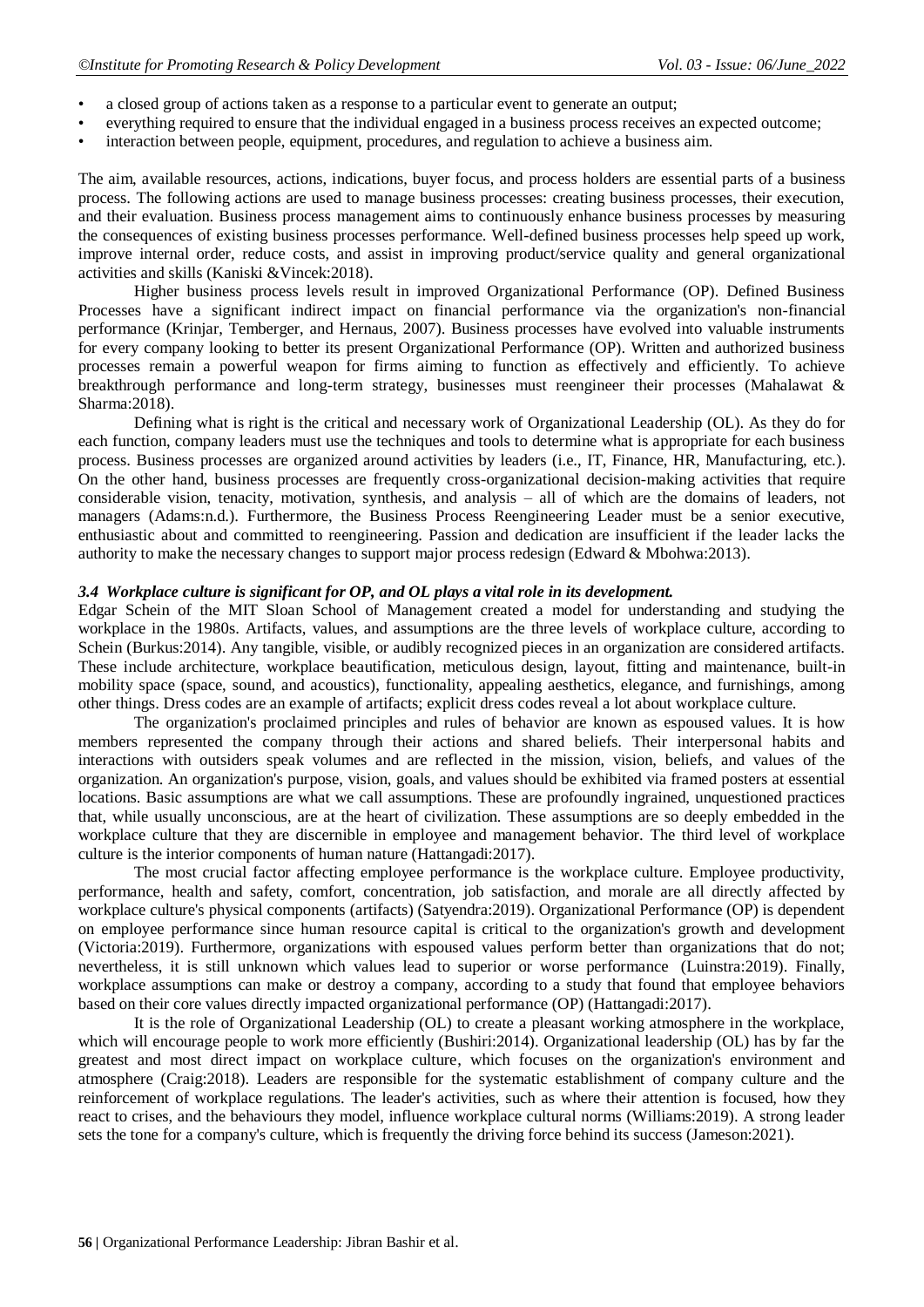#### *3.5 Employee Performance Management is significant for OP, and OL plays a vital role in it*

Employee Performance Management must be defined straightforwardly by organizations. It is founded on determining the following:

- Job Descriptions and their Evaluations
- Weighted Key Result Areas (KRAs)
- Key Performance Indicators (KPIs)

Job descriptions are precise descriptions of employee responsibilities derived from established processes. On the other hand, job evaluation is the methodical process of establishing the relative value of various employment. The "Key Result Sections," or KRAs, are broad areas of job descriptions that each role is responsible for. Each KRA's relevance is assigned in percentages (percentages). A Key Performance Indicator (also known as a performance standard) is a management-approved expression of performance requirement(s) or expectation(s) that an employee must meet in order to be evaluated at a specific level of performance. For each Key Result Area, a completely successful (or similar) KPI must be defined and included in the employee performance plan. Specific, measurable, and key performance indicators must be specified in writing (or otherwise recorded) and linked to the balanced scorecard (Bashir & Ilyas:2020).

Organizational Performance (OP) will be improved by well-planned employees' KPIs aligned with the company's goals (Joshi:2022). Furthermore, well-designed KPIs allow employees to see how individual achievements impact the company's overall performance. Employee performance should be measured using KPIs aligned with the organization's overall goals. It is pointless to evaluate personnel based on measures that have no bearing on the company's success (Vessella:n.d.).

Organizational Leadership (OL) establishes clear goals for employees and defines how to achieve those goals effectively (Iiguez:2021). The leader must promote staff performance management understanding and progress (Simamora:2012). Businesses require effective employee performance management. It assists them in aligning their workers, resources, and systems to fulfill their strategic objectives through both formal and informal approaches (Carpi, Douglas & Gascon:2017). Performance management strategies and processes that are correctly created and implemented enable a company to monitor, manage, and improve strategy execution and outcomes delivery. As a result, one of the essential components of an organization's success is performance management, and the ability to efficiently manage performance is the most critical talent for leaders (Marr:2022).

#### *3.6 Employee Development is significant for OP, and OL plays a vital role in it*

Employee development is a comprehensive collection of programs delivered over time to ensure that all employees have the skills to function to their maximum potential in support of their objectives. Employee development programs provide a methodical path for individuals to raise their competence, regardless of whether that greater competence is employed for current or future work. (Jacobs & Washington:2003). Employee Development and Performance are inextricably linked. Employees will be more satisfied with their jobs and more devoted to them, and their performance will improve as their skills expand. When employee performance improves, so does the organization's effectiveness (Hameed & Waheed:2011). The following is the employee development process:

Step 1: Assess employees' knowledge, skills, and attitudes (KSAs) regarding the organization's long-term objectives.

- Step 2: Create Individual Development Plans for Each Employee
- Step 3: Conduct training sessions
- Step 4: Evaluate the outcomes of development programs and solicit feedback from employees (Heinz:2022).

Organizational Performance (OP) is influenced by employee development in various ways. It indicates that it is helpful for individual employees, organizational productivity, and employee competency, which will be used for present and future work to have a more significant positive impact on Organizational Performance (OP) (Muiruri, Kahuthia & Muraguri:2019). Employee development is an essential strategy for improving Organizational Performance (OP). To achieve its objectives most cost-effectively, the firm must make extra efforts and invest heavily in employee training (Ali & Ngui:2019).

Organizational Leadership (OL) is critical for employee development and plays an integral part in the entire process. Communication, presentation, counselling for bringing up the change, reinforcing, problem handling, and behaviour modelling are all aspects of employee growth through training. Leaders are the best at communicating, the best at presenting, accurate in counsel and excellent at bringing change, excellent in reinforcement, and admirable in behavioural modelling; leaders are much more adaptable to situations and supportive in the communication process, so leaders can train better than a traditional trainer. If the trainer's leadership abilities are strong, the training process will be enhanced, and trainees will receive more effective training. They will be more attentive to the trainer and try to learn at their own pace. They will be motivated and influenced (Afzal, Rehman & Mehboob: 2010).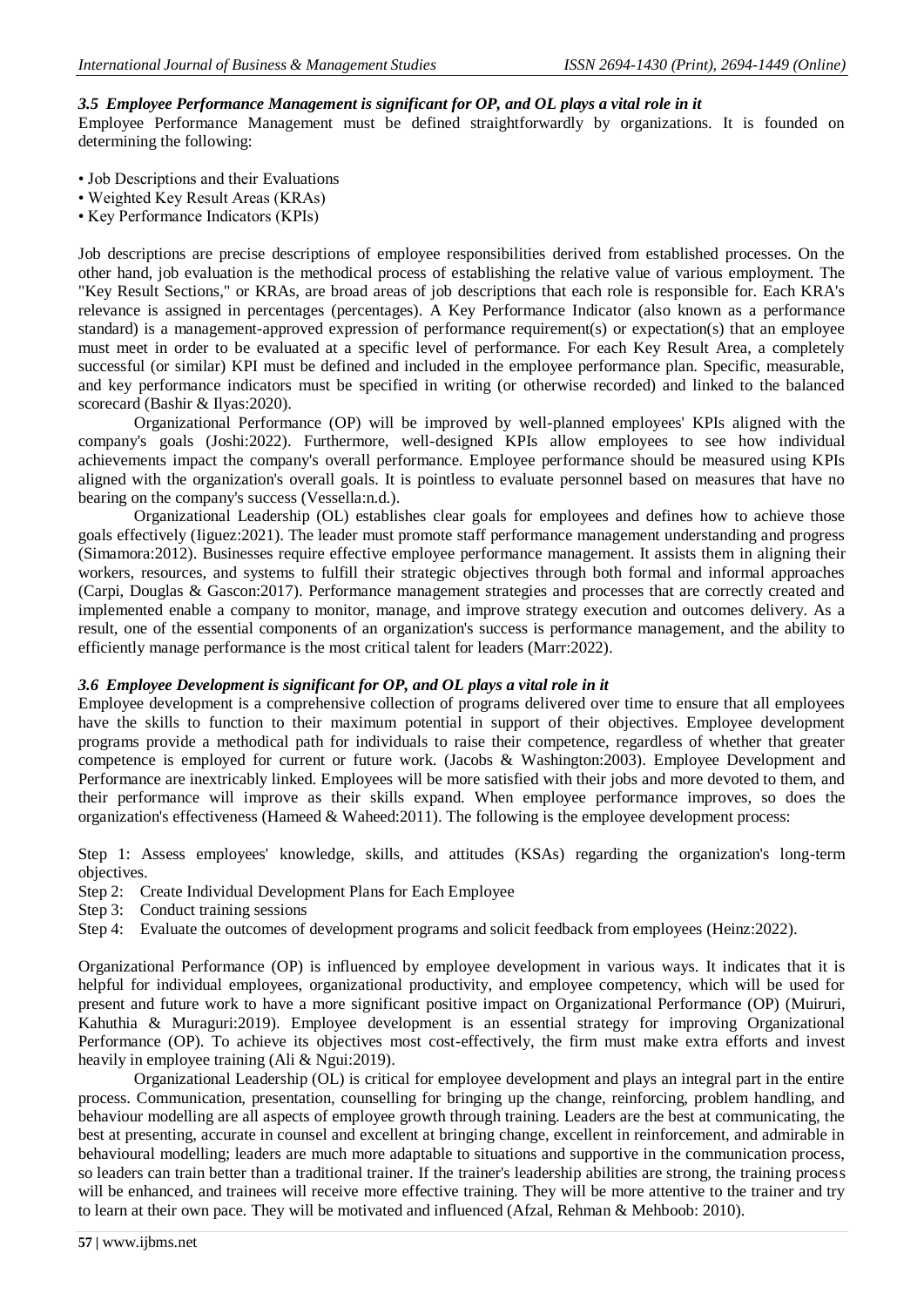#### **4.0 Conceptual Framework**

This paper proposes a conceptual framework with the title Organizational Performance Leadership (OPL) based on the above postulation. This framework covers strategic planning, structuring, business processes engineering, improving workplace culture, employee performance management, and employee development as Organizational Leadership (OL) practices and Organizational Performance (OP) as the overall output of these practices. Each practice is denoted with the word starts with the alphabet '**P**,' i.e., Strategic Planning as **P**lan, Structures as **P**arts,



**Performance Leadership (OPL)**

Business Processes as **P**rocesses, Workplace Culture as **P**lace, Employee Performance Management as **P**erformance, Employee Development as **P**eople. The above 6Ps were first introduced as an Organization Development consulting tool in my and co-author Sehrish Ilyas' previous research paper titled "Architectural Leadership Consulting Framework," published in the International Journal of Scientific & Engineering Research Volume 11, Issue 9, September-2020, ISSN 2229-5518. But in this paper, these 6Ps and their impact on Organizational Performance (OP) are introduced as the framework, representing the new concept of Organizational Performance Leadership (OPL).

Thus, Organizational Performance Leadership (OPL) is defined as a concept

of achieving the overall yearly organizational goals, both financial and non-financial, to attain the long-term vision through entire Organizational Leadership (OL) practices of strategic planning (Plan), structuring (Parts), business process engineering (Processes), improving workplace culture (Place), employee performance management (Performance) and employee development (People).

Further, all 6Ps are integrated; for example, determine the strategy (Plan) first, then organize the structures (Parts) to support that plan: Strategy (Plan) comes before Structure (Parts) (Schleckser:2018). The basis for the organization's business processes (Processes) is laid by the organizational structure (Parts) (Cakmak:2017). The structure (Parts) serves as a foundation for implementing the workplace culture (Place) (UKEssays:2018). Furthermore, in order to support workplace culture (Place), the alignment of structure (Parts) and business processes (Processes) is essential (Green:2021). First and foremost, strategic planning is required for determining organizational strategy and goals; additionally, the employee performance management system (performance) should be determined by considering workplace culture (Place) and the system's (Processes) integration (Pulakos:2004). Employee development (People) refers to efforts that a company initiates to aid in an employee's overall growth. Employee development (People) is a major priority in an effective performance management system (Performance) (Elan: 2014).

In summary, Organizational Performance Leadership (OPL) is an integrated approach to building and maintaining the whole organization for its peak performance, where "Organizational Performance" means the output of an organization in terms of achieving yearly financial and non-financial goals connected with long-term vision and "Leadership" states the integrated 6Ps based Organizational Leadership (OL) practices to transform the vision into reality.

#### **5.0 Impact**

This paper coined the term "Organizational Performance Leadership" (OPL) based on the conceptual framework. This conceptual framework, with its title, can be introduced as a new field of study or branch of knowledge. The books can be written based on this framework to teach the university students of business schools worldwide and to train management professionals to prepare them for the senior career levels in the organizations.

Suppose the world's corporate sector will apply this conceptual framework of Organizational Performance Leadership (OPL) through a formal department or role in the organization, who is responsible or custodian for developing and executing the 6Ps in the organization for Organizational Performance (OP). In that case, this department will get a most strategic and imperative role for the success of any organization.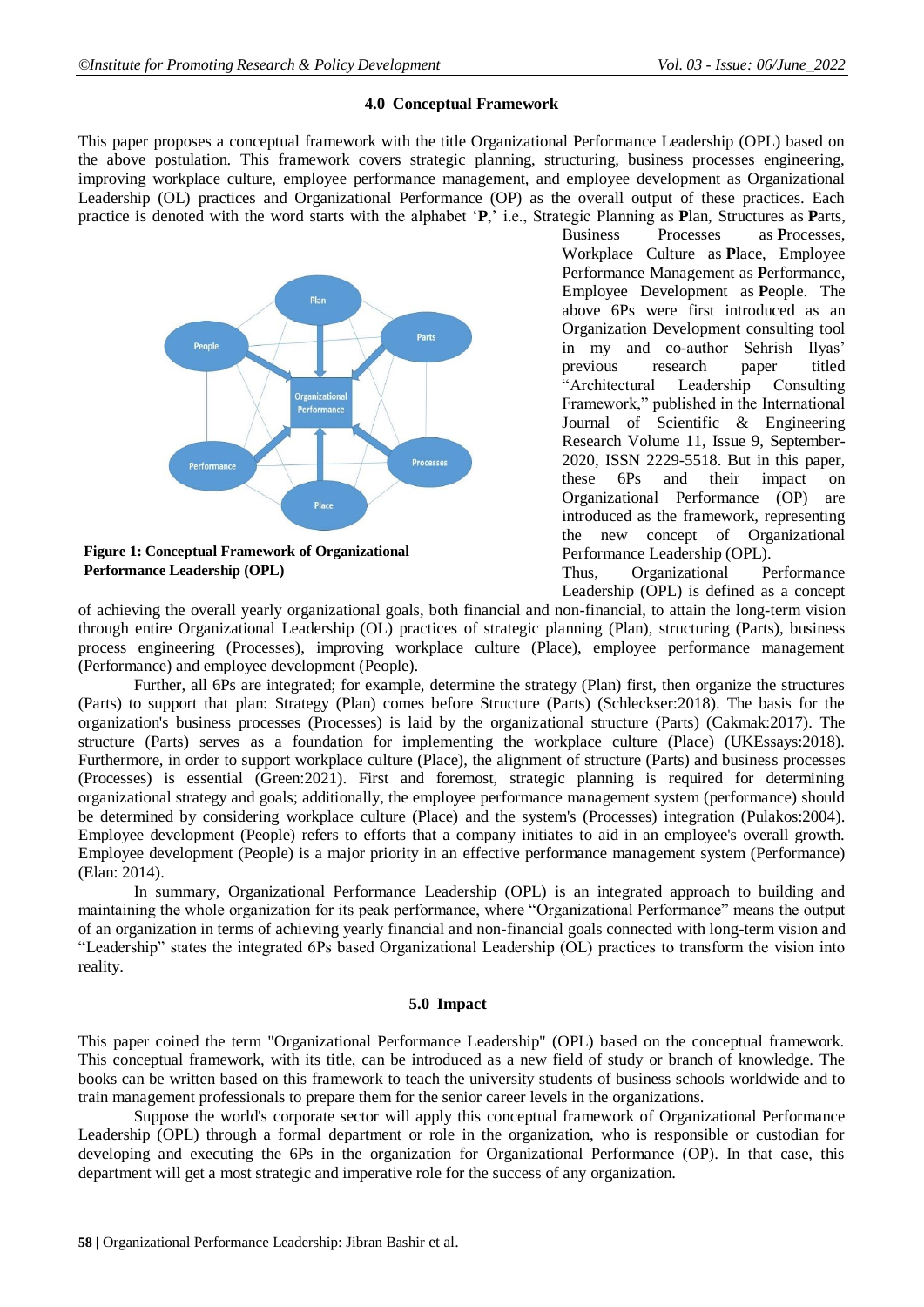#### **6.0 Conclusion**

The Organizational Performance Leadership (OPL) framework may appear simple but applied and helpful for organizations to achieve their desired outcomes. The Organizational Leadership (OL) must appropriately develop and execute 6Ps for Organizational Performance (OP). The absence of alignment and interconnection among the elements in the framework suggests that extensive development and implementation in one or two Ps of the firm will be useless if the firm does not work on all 6Ps. As a result, leaders must work on each of the 6Ps, and align them with one another for required Organizational Performance (OP).

#### **Works Cited**

- Adams, T. (n.d.). Business Process Leadership (BPL) | BPMInstitute.org. bpminstitute. <https://www.bpminstitute.org/resources/articles/business-process-leadership-bpl>
- Afzal, B., Fasih ur Rehman, S. S., & Abdullah Mehboob, S. A. (2010). Role of Leadership in Training and Development. globaljournals. Global Journal of Management and Business Research.
- https://globaljournals.org/GJMBR\_Volume10/9-Role-of-Leadership-in-Training-and-Development.pdf Ahmady, G. A., Mehrpour, M., & Nikooravesh, A. (2016). (PDF) Organizational Structure. Procedia - Social and Behavioral Sciences 230 ( 2016 ) 455 – 462.
	- https://www.sciencedirect.com/science/article/pii/S1877042816311582?via%3Dihub
- Almatrooshi, B., Singh, S. K., & Farouk, S. (2016). Determinants of organizational performance: a proposed framework. International Journal of Productivity and Performance Management, 65(6), 844–859. <https://doi.org/10.1108/ijppm-02-2016-0038>
- Bashir, J., & Ilyas, S. (2020). Architectural Leadership Consulting Framework. International Journal of Scientific & Engineering Research, 11(9), 1520–1534[. https://www.ijser.org/researchpaper/Architectural-Leadership-](https://www.ijser.org/researchpaper/Architectural-Leadership-Consulting-Framework.pdf)[Consulting-Framework.pdf](https://www.ijser.org/researchpaper/Architectural-Leadership-Consulting-Framework.pdf)
- Bratton, J. (2020). Organizational Leadership. In *Google Books*. SAGE Publications. [https://books.google.com.pk/books?id=nLTRDwAAQBAJ&printsec=frontcover&dq=organizational+leader](https://books.google.com.pk/books?id=nLTRDwAAQBAJ&printsec=frontcover&dq=organizational+leadership&hl=en&sa=X&ved=2ahUKEwi5ociX9Yb3AhXWPsAKHS9yDwwQ6AF6BAgHEAI#v=onepage&q=organizational%20leadership&f=false) [ship&hl=en&sa=X&ved=2ahUKEwi5ociX9Yb3AhXWPsAKHS9yDwwQ6AF6BAgHEAI#v=onepage&q=](https://books.google.com.pk/books?id=nLTRDwAAQBAJ&printsec=frontcover&dq=organizational+leadership&hl=en&sa=X&ved=2ahUKEwi5ociX9Yb3AhXWPsAKHS9yDwwQ6AF6BAgHEAI#v=onepage&q=organizational%20leadership&f=false) [organizational%20leadership&f=false](https://books.google.com.pk/books?id=nLTRDwAAQBAJ&printsec=frontcover&dq=organizational+leadership&hl=en&sa=X&ved=2ahUKEwi5ociX9Yb3AhXWPsAKHS9yDwwQ6AF6BAgHEAI#v=onepage&q=organizational%20leadership&f=false)
- Burkus, D. (2014, December 2). How to Tell if Your Company Has a Creative Culture. Harvard Business Review. https://hbr.org/2014/12/how-to-tell-if-your-company-has-a-creativeculture#:~:text=Schein%20divided%20an%20organization
- Cakmak, H. (2017). Organisational structure: Basis for business processes. fabasoft. [https://www.fabasoft.com/en/news/blog/organisational-structure-basis-organisations-business-processes.](https://www.fabasoft.com/en/news/blog/organisational-structure-basis-organisations-business-processes)
- Carpi, R., Douglas, J., & Gascon, F. (2017, October 4). Performance management: Why keeping score is so important, and so hard. McKinsey & Company. [https://www.mckinsey.com/business](https://www.mckinsey.com/business-functions/operations/our-insights/performance-management-why-keeping-score-is-so-important-and-so-hard)[functions/operations/our-insights/performance-management-why-keeping-score-is-so-important-and-so-hard](https://www.mckinsey.com/business-functions/operations/our-insights/performance-management-why-keeping-score-is-so-important-and-so-hard)
- Craig, W. (2018). The Role Leadership Has In Company Culture. Forbes. [https://www.forbes.com/sites/williamcraig/2018/09/05/the-role-leadership-has-in-company](https://www.forbes.com/sites/williamcraig/2018/09/05/the-role-leadership-has-in-company-culture/?sh=a5a71a516b6f)[culture/?sh=a5a71a516b6f](https://www.forbes.com/sites/williamcraig/2018/09/05/the-role-leadership-has-in-company-culture/?sh=a5a71a516b6f)
- Demeke, B. and Tao, C. (2020). Concept & Perspectives of Organizational Performance Measurement: Literature Review. International Journal of Academic Multidisciplinary Research (IJAMR), 4(8), pp.89–96. http://ijeais.org/wp-content/uploads/2020/8/IJAMR200811.pdf.
- Edward, L.N., & Mbohwa, C. (2013). The Role of Leadership in Business Process Reengineering "Leaders, do you want to change?". *Information and Knowledge Management, 3,* 125-130. [https://www.semanticscholar.org/paper/The-Role-of-Leadership-in-Business-Process-do-you-Edward-](https://www.semanticscholar.org/paper/The-Role-of-Leadership-in-Business-Process-do-you-Edward-Mbohwa/ec4a60772ece56c622a21b4080df2842cfe34b6f)[Mbohwa/ec4a60772ece56c622a21b4080df2842cfe34b6f](https://www.semanticscholar.org/paper/The-Role-of-Leadership-in-Business-Process-do-you-Edward-Mbohwa/ec4a60772ece56c622a21b4080df2842cfe34b6f)
- Eze, S. C., Bello, A. O., & Adekola, T. A. (2017). The Effects of Organizational Structure on the Performance of Organizations. European Journal of Business and Innovation Research, 5(6), 46–62. <https://doi.org/10.37745/ejbir.vol5.no6.p46-62.2017>
- Maduenvi, S., Oluremi Oke, A., Fadeyi, O. and Akintunde Ajagbe, M. (2015). Impact of Organizational Structure on Organizational Performance. International Conference on African Development Issues (CU-ICADD2015: Social and Economic Models for Development Track. [https://www.researchgate.net/publication/291336611\\_Impact\\_of\\_Organizational\\_Structure\\_on\\_Organization](https://www.researchgate.net/publication/291336611_Impact_of_Organizational_Structure_on_Organizational_Performance/link/56a0877808ae4af52549bf78/download) [al\\_Performance/link/56a0877808ae4af52549bf78/download](https://www.researchgate.net/publication/291336611_Impact_of_Organizational_Structure_on_Organizational_Performance/link/56a0877808ae4af52549bf78/download)
- Fuller, J., & Green, J. (2010). The Leader's Role in Strategy. Graziadio Business Review, 8(2). <https://gbr.pepperdine.edu/2010/08/the-leaders-role-in-strategy/>
- Gavrea, C., Ilieş, L., & Stegerean, R. (2011). Determinants of Organizational Performance: The Case Of Romania. Management & Marketing, 6(2), 285–300[. http://www.managementmarketing.ro/pdf/articole/226.pdf](http://www.managementmarketing.ro/pdf/articole/226.pdf)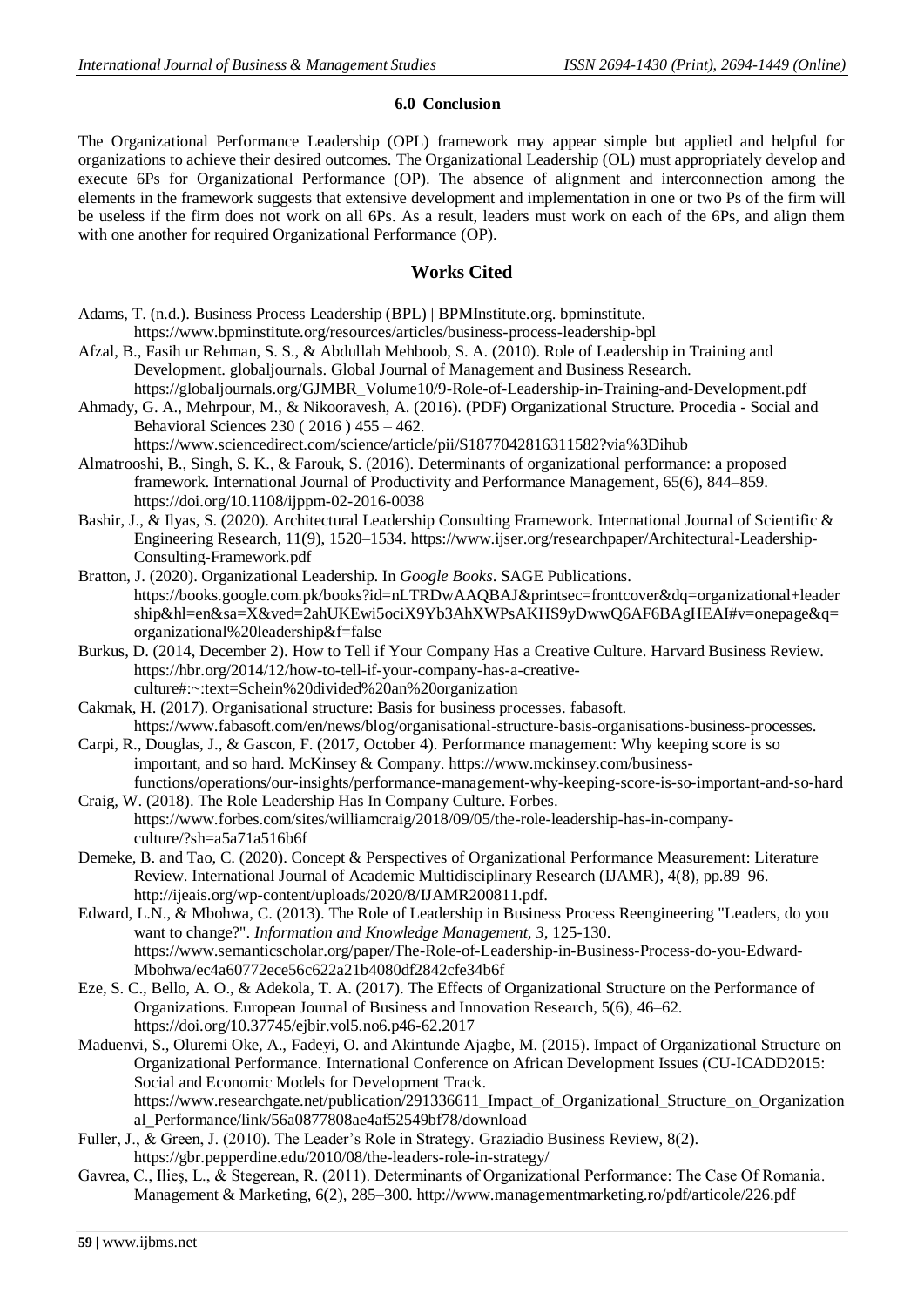Green, R. (2020). Best Ways to Improve Your Company's Culture. [businessnewsdaily.](businessnewsdaily)

- [https://www.businessnewsdaily.com/5935-improve-company-culture.html.](https://www.businessnewsdaily.com/5935-improve-company-culture.html)
- Hameed, A., & Waheed, A. (2011). Employee Development and Its Affect on Employee Performance A Conceptual Framework. International Journal of Business and Social Science, 2(13).

http://www.ijbssnet.com/journals/Vol. 2 No. 13 Special Issue July 2011/26.pdf

Hattangadi, V. (2017). A Practical Guide to Edgar Schein's three levels of organizational culture. drvidyahattangadi. [https://drvidyahattangadi.com/edgar-scheins-three-levels-organizational-culture/.](https://drvidyahattangadi.com/edgar-scheins-three-levels-organizational-culture/)

Heinrich, A. (2018). What Is Organizational Leadership? HR's Other Half. rasmussen. <https://www.rasmussen.edu/degrees/business/blog/what-is-organizational-leadership/>

Heinz, K. (2019). Employee Development: What It Is and Why It Matters. builtin. https://builtin.com/companyculture/employee-development

- Hervé, G. (2015). Effective Leaders Do Not Delegate Organization Design Decisions. linkedin. <https://www.linkedin.com/pulse/effective-leaders-do-delegate-organization-design-decisions-herv%C3%A9/>
- Iñiguez, L. (2021). How to Improve Organizational Effectiveness : A Guide to Boost Work Performance. hirebook. <https://www.hirebook.com/blog/organizational-effectiveness-7-ways-to-improve-work-performance>
- Jacobs, R. and Washington, C. (2003). Employee development and organizational performance: a review of literature and directions for future research. Human Resource Development International, 6(3), pp.343–354. [https://www.researchgate.net/publication/233706115\\_Employee\\_Development\\_and\\_Organizational\\_Perfor](https://www.researchgate.net/publication/233706115_Employee_Development_and_Organizational_Performance_A_Review_of_Literature_and_Directions_for_Future_Research) [mance\\_A\\_Review\\_of\\_Literature\\_and\\_Directions\\_for\\_Future\\_Research](https://www.researchgate.net/publication/233706115_Employee_Development_and_Organizational_Performance_A_Review_of_Literature_and_Directions_for_Future_Research)
- Jameson, M. (2021). Role of a Leader in Building Organizational Culture. empuls. [https://blog.empuls.io/role-of-a](https://blog.empuls.io/role-of-a-leader-in-building-organizational-culture/)[leader-in-building-organizational-culture/](https://blog.empuls.io/role-of-a-leader-in-building-organizational-culture/)
- Joshi, S. (2021). Impact of KPIs on the Performance of Employees. businessfinancearticles. [https://businessfinancearticles.org/impact-of-kpis-on-the-performance-of](https://businessfinancearticles.org/impact-of-kpis-on-the-performance-of-employees#:~:text=KPI%20not%20only%20impacts%20individual)[employees#:~:text=KPI%20not%20only%20impacts%20individual](https://businessfinancearticles.org/impact-of-kpis-on-the-performance-of-employees#:~:text=KPI%20not%20only%20impacts%20individual)
- Kaniški, I., & Vincek, I. (2018). Business Processes as business systems. Tehnički Glasnik, *12*(1), 55–61. <https://doi.org/10.31803/tg-20170808183458>
- Kapucu, N. (2020). Strategic Planning. Encyclopedia Britannica. [https://www.britannica.com/topic/strategic](https://www.britannica.com/topic/strategic-planning-organization)[planning-organization](https://www.britannica.com/topic/strategic-planning-organization)
- Kenny S, V. (2019). Employee productivity and organizational performance: A theoretical perspective. [https://mpra.ub.uni-muenchen.de/93294/1/MPRA\\_paper\\_93294.pdf](https://mpra.ub.uni-muenchen.de/93294/1/MPRA_paper_93294.pdf)
- Kollenscher, E., Popper, M., & Ronen, B. (2016). Value-creating organizational leadership. Journal of Management & Organization, 24(1), 19–39. https://doi.org/10.1017/jmo.2016.33
- Lotich, P. (2019). Types of Business Organizational Structures*.* pingboard. [https://pingboard.com/blog/types](https://pingboard.com/blog/types-business-organizational-structures/)[business-organizational-structures/](https://pingboard.com/blog/types-business-organizational-structures/)
- Luinstra, H. (2019). Espoused corporate values on corporate performance*.* (pp. 1–25) [Pdf][.Luinstra\\_MA\\_BMS.pdf](https://essay.utwente.nl/78004/1/Luinstra_MA_BMS.pdf)  [\(utwente.nl\)](https://essay.utwente.nl/78004/1/Luinstra_MA_BMS.pdf)
- Mahalawat, V., & Sharma, B. (2018). Correlation between Business Process Management and Organizational Performance: A Study of Bank X. International Journal of Engineering and Management Research, 8(02). <https://doi.org/10.31033/ijemr.v8i02.11864>
- Marr, B. (2021). What is performance management? A super simple explanation for everyone. Bernard Marr. <https://bernardmarr.com/what-is-performance-management-a-super-simple-explanation-for-everyone/>
- Moe, K. (2021). What Is organizational leadership and why is it important? betterup. [https://www.betterup.com/blog/what-is-organizational-leadership-and-why-is-it](https://www.betterup.com/blog/what-is-organizational-leadership-and-why-is-it-important#:~:text=Organizational%20leadership%20communicates%20the%20mission,part%20of%20that%20overall%20vision)[important#:~:text=Organizational%20leadership%20communicates%20the%20mission,part%20of%20that](https://www.betterup.com/blog/what-is-organizational-leadership-and-why-is-it-important#:~:text=Organizational%20leadership%20communicates%20the%20mission,part%20of%20that%20overall%20vision) [%20overall%20vision.](https://www.betterup.com/blog/what-is-organizational-leadership-and-why-is-it-important#:~:text=Organizational%20leadership%20communicates%20the%20mission,part%20of%20that%20overall%20vision)
- Monye, M., & A. B., I. (2018). Effect of Strategic Planning on Organizational Performance and Profitability. seahipa. (pp. 31–40). International Journal of Business & Law Research. http://seahipaj.org/journalsci/june-2018/IJBLR/full/IJBLR-J-4-2018.pdf
- Moorty, S. (2021). Strengths & Weakness of Human Resource Succession Planning. Bizfluent. <https://bizfluent.com/list-6749297-strengths-human-resource-succession-planning.html>
- Muiruri, A. N., Kahuthia, J. & Muraguri, C. (2019). Effects of employee development on organizational performance: A case study of Rift Valley Machinery Services Limited. International Academic Journal of Human Resource and Business Administration, 3(6), 254-270. [https://www.iajournals.org/articles/iajhrba\\_v3\\_i6\\_254\\_270.pdf](https://www.iajournals.org/articles/iajhrba_v3_i6_254_270.pdf)
- Petro, A. (2013). The Role of Strategic Planning On Organisation Performance A Case Of Immigration Department In Tanzania (Dissertation). Corporate Management of Mzumbe University. <http://scholar.mzumbe.ac.tz/bitstream/handle/11192/2326/MBA-CM-Petro-Adam-2013.pdf?sequence=2>
- Pulakos, E. (2004). Performance Management A roadmap for developing, implementing and evaluating performance management systems. shrm. https://www.shrm.org/hr-today/trends-and-forecasting/special-reports-andexpert-views/Documents/Performance-Management.pdf